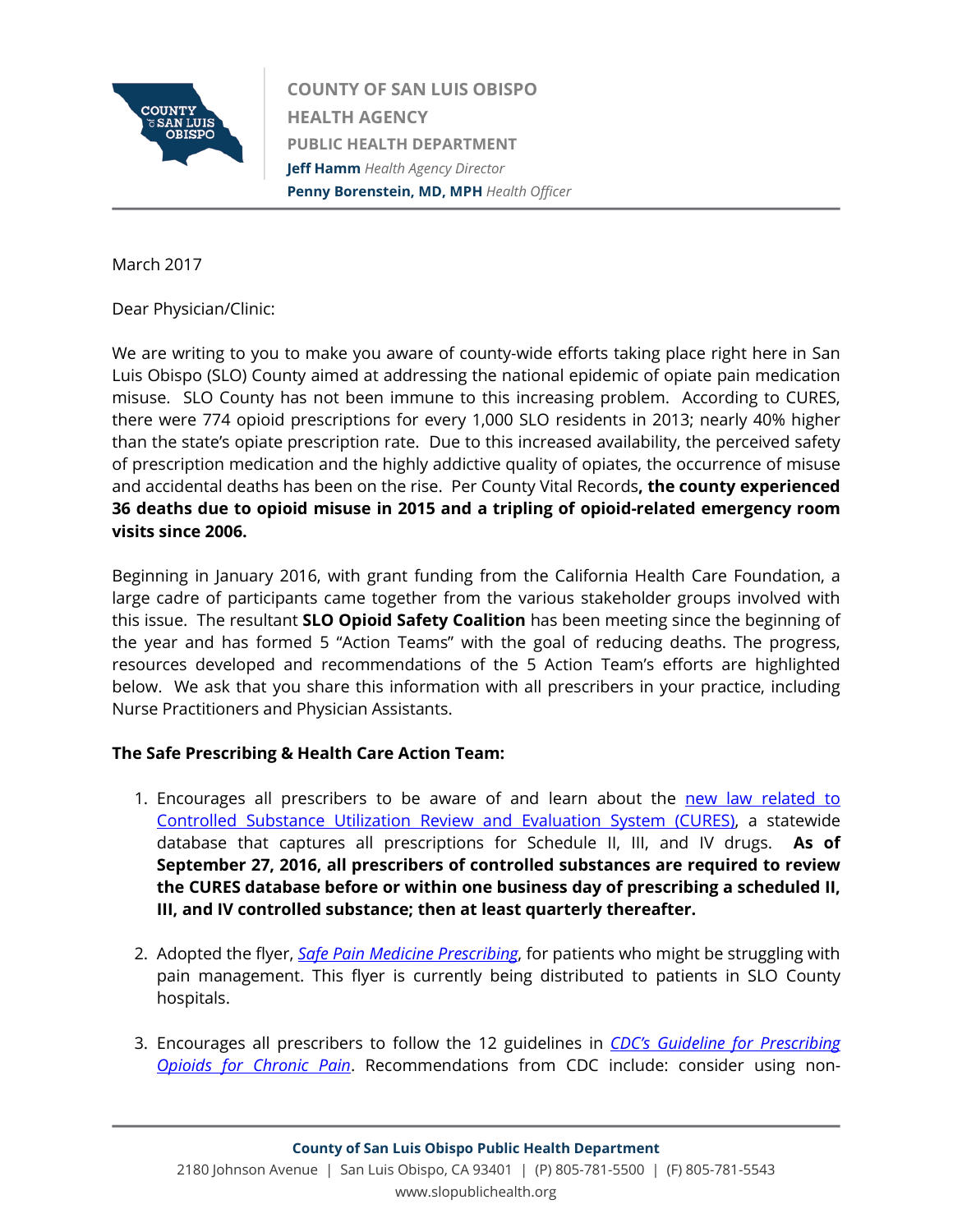pharmacological and non-opioid pharmacologic therapy to manage pain, discuss with patients the known risks and benefits of opioid therapy, when starting opioid therapy prescribe the lowest effective dosage and prescribe immediate-release opioids instead of extended-release/long-acting opioids, and avoid concurrent benzodiazepine and opioid prescribing.

### **The Medication Assisted Treatment Team:**

- 1. Aims to increase the availability of Buprenorphine treatment for residents with opiate use disorders. The goal is to increase the number of physicians who are able and willing to prescribe Buprenorphine, and to assist those already "X" waivered to begin or expand treating opiate dependent patients.
- 2. Can provide mentors and protocols available for prescribers interested in expanding into Buprenorphine therapy. For more information regarding this resource contact Katie Dolezal, NP: [kdolezal@co.slo.ca.us](mailto:kdolezal@co.slo.ca.us).

#### **The Naloxone Action Team:**

- 1. Aims to increase availability of the opiate reversal medication Naloxone in throughout the county.
- 2. Encourages prescribers to co-prescribe Naloxone to high risk patients. **Medi-Cal [now](http://adaptpharma.com/adapt_press_release/october-5-2016-adapt-pharma-announces-narcan-coverage-with-californias-medi-cal-program/)  [covers](http://adaptpharma.com/adapt_press_release/october-5-2016-adapt-pharma-announces-narcan-coverage-with-californias-medi-cal-program/) the form of Naloxone that is a single unit nasal spray.**
- 3. Is increasing the number of Overdose Prevention Educators in the community to train others in the use of Naloxone to save more lives. To inquire about an Educator for training purposes contact Julianne Schmidt, LMFT: [jschmidt@co.slo.ca.us](mailto:jschmidt@co.slo.ca.us).

## **The Community Prevention Action Team:**

1. Provides you with a copy of a [poster](http://www.slocounty.ca.gov/Assets/PH/Opioid+Coalition/Safe+Rx+Disposal+Flyer.pdf) to utilize in your clinic/office setting to educate patients on the safe disposal of prescription and over the counter medication. You can [order larger posters and take-away informational cards](http://communityprevention.opioidsafetyslo.org/) through the contact information below at no charge.

#### **The Data & Outcome Measures Action Team:**

- 1. Provides an enclosed copy of the *[San Luis Obispo County Rx Opioid Abuse Report Card](http://www.slocounty.ca.gov/Assets/PH/Opioid+Coalition/SLO+Rx+Abuse+Report+Card.pdf)*.
- 2. Encourages providers and the public to visit *San Luis Obispo County Data Report on Opioids* at [www.opioidsafetySLO.org](http://www.opioidsafetyslo.org/) for local opioid data and info on the coalition as a whole.